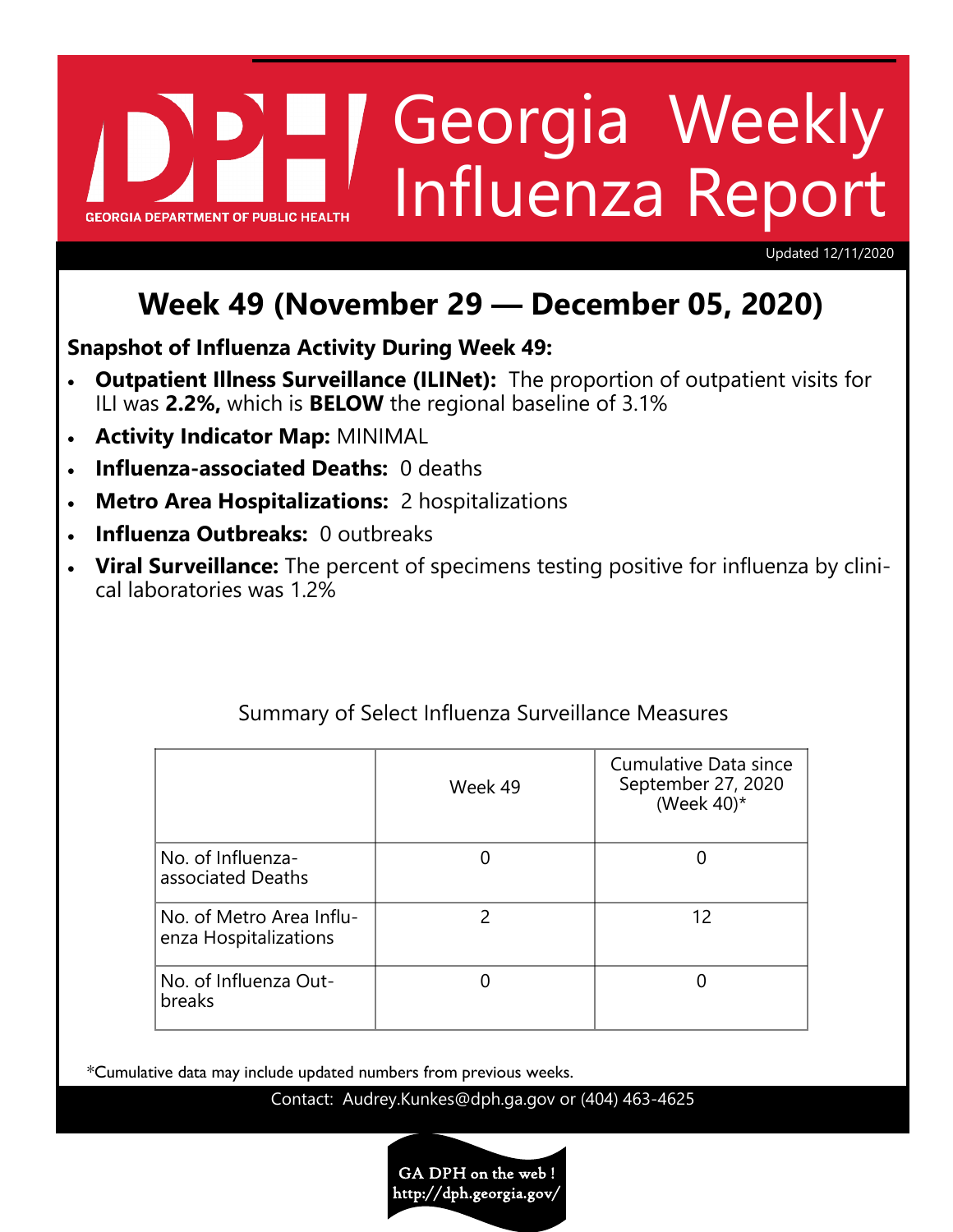## **Outpatient Illness Surveillance**

In Georgia during week 49, 2.2% of patient visits reported through the U.S. Outpatient Influenza-like Illness Surveillance Network (ILINet) were due to influenza-like illness (ILI). The percentage is below the regional baseline of 3.1%. (ILI is defined as fever (temperature of 100ºF [37.8ºC] or greater) and cough and/or sore throat.)

A total of 93 sentinel providers reported data for week 49

The regional baseline is formulated by averaging ILI percentage during weeks of endemic activity determined by laboratory results for influenza. HHS Region 4 (AL, FL, GA, KY, MS, NC, SC, and TN) (Baseline: 3.1%).

Note: When drawing conclusions from the data please keep in mind that the influenza-like illness syndrome may be picking up COVID-19 illness.

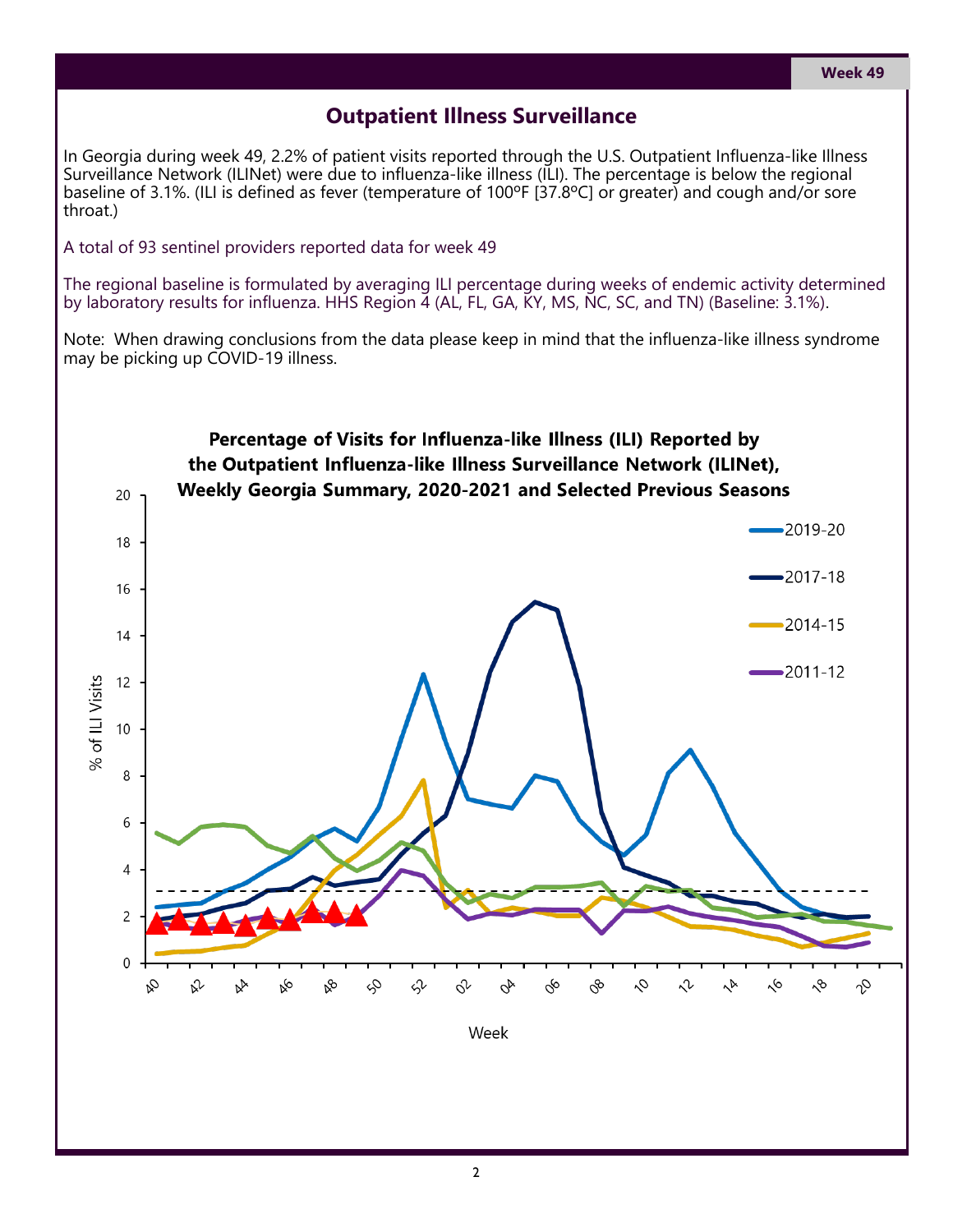

**Summary of ILI, by Age, Reported to ILINet, Weekly Georgia, 2020-2021 Influenza** 

| Age Group in Years | No. of ILI Visits (Week 49) | Cumulative Data since Sep-<br>tember 27, 2020 (Week 40) |
|--------------------|-----------------------------|---------------------------------------------------------|
| $0 - 4$            | 221                         | 2,072                                                   |
| $5 - 24$           | 316                         | 3,192                                                   |
| $25 - 49$          | 497                         | 4,260                                                   |
| $50 - 64$          | 221                         | 1,938                                                   |
| $65+$              | 181                         | 1,395                                                   |
| Total              | 1,436                       | 12,857                                                  |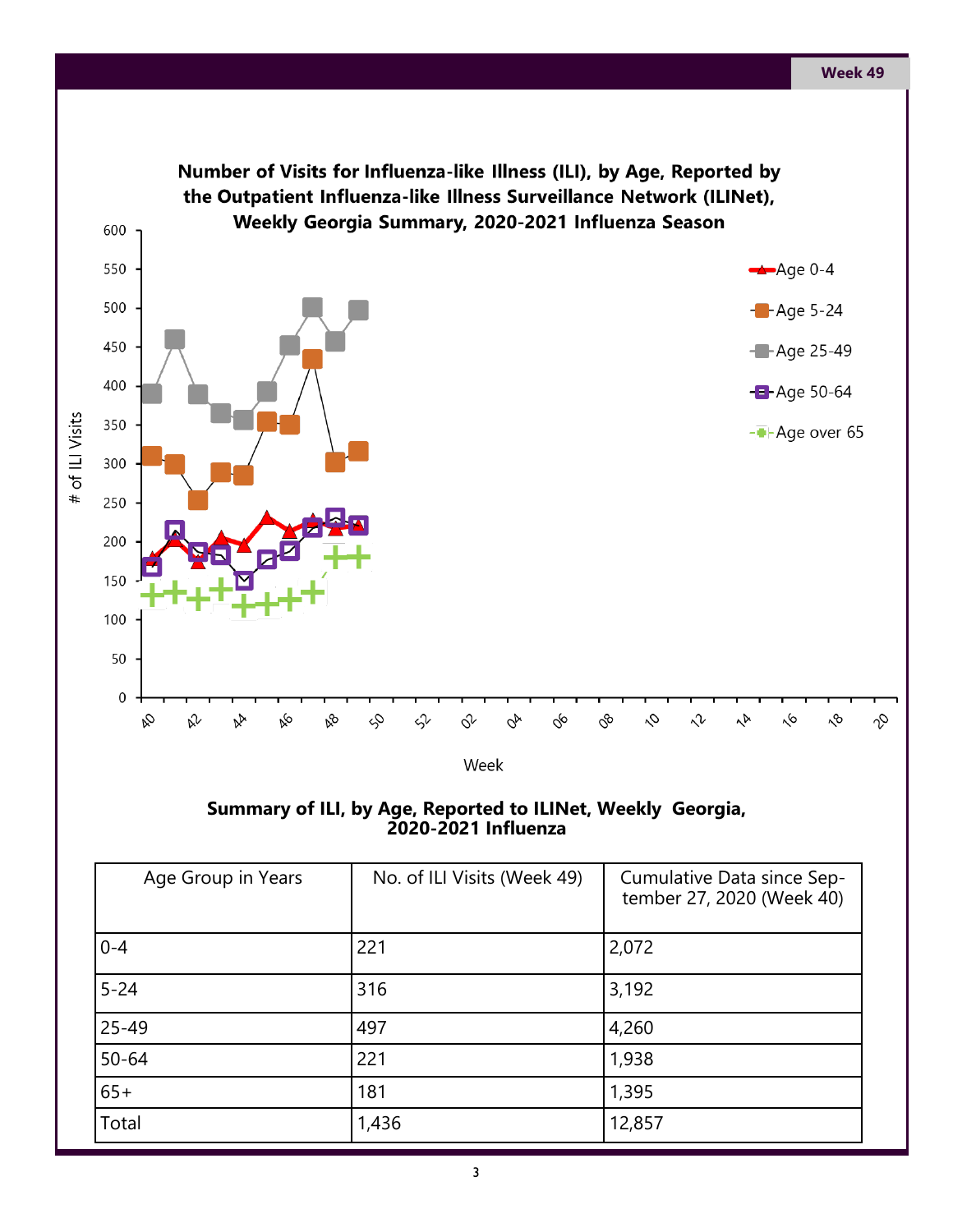#### **ILI Activity Indicator**

ILI Activity Levels measure ILI activity each week. Activity levels are based on the percent of outpatient visits in Georgia due to ILI compared to the 3 year average of ILI visits during weeks with little or no influenza virus circulation.

During week 49, the activity level in Georgia was **MINIMAL = 2**

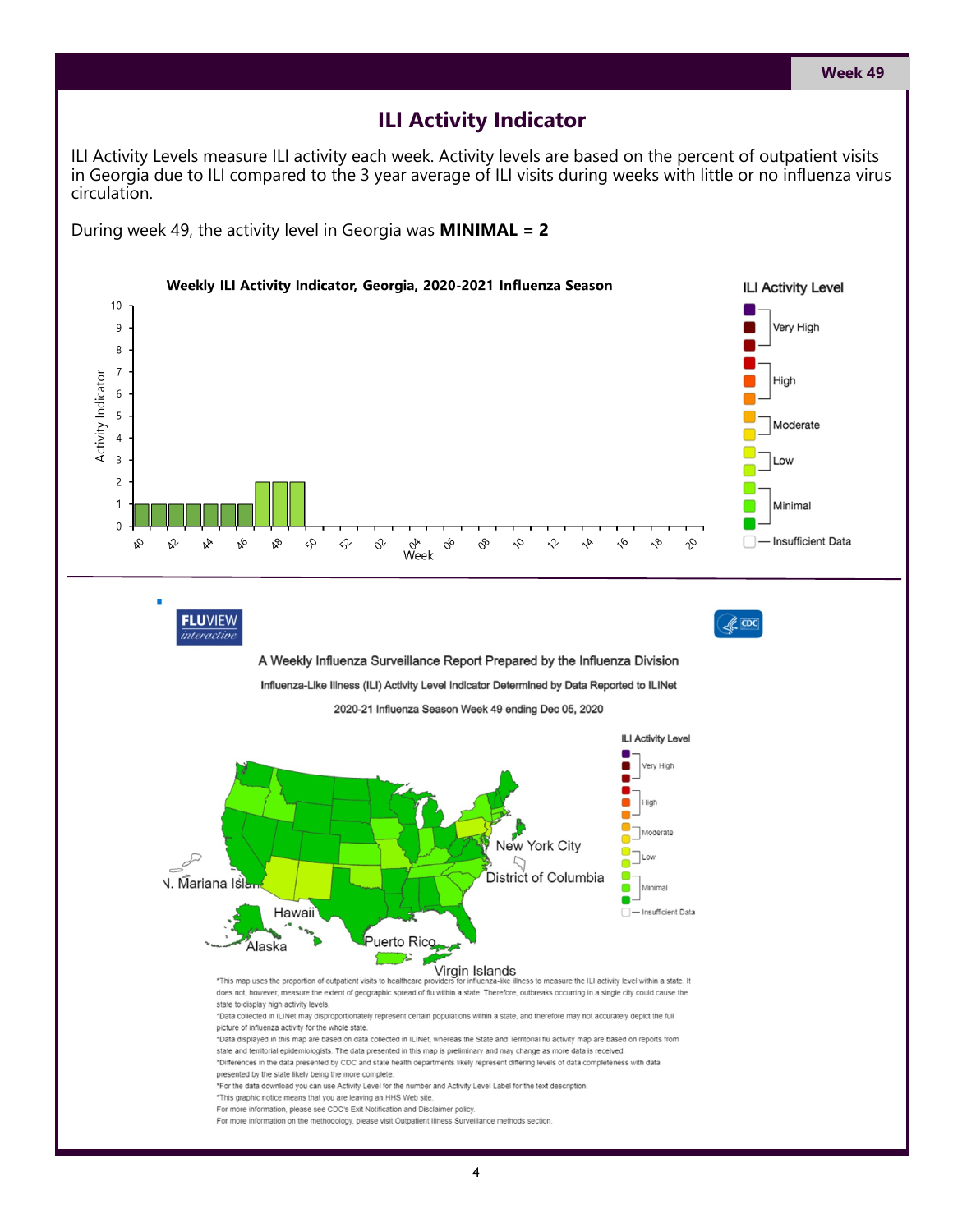#### **Influenza-Associated Mortality**

Influenza-associated deaths (in all ages) are reportable by law in the state of Georgia. To be confirmed as a as influenza-associated death, the person must have a clinically compatible illness, a positive influenza test, no documented recovery between the illness and death.

There were 0 influenza-associated death confirmed for week 49 in Georgia.

A total of 0 influenza-associated deaths have been confirmed for the 2020-2021 season.



Number of Laboratory Confirmed Influenza Deaths by Week of Death: Georgia Summary, 2020-2021 Influenza Season

Week

#### **Summary of Influenza-associated Deaths, by Age, Georgia, 2020-2021 Influenza Season**

| Age Group in Years | No. of Flu Deaths (Data Cumulative since<br><b>Week 40)</b> |
|--------------------|-------------------------------------------------------------|
| $0 - 4$            |                                                             |
| $5 - 17$           | U                                                           |
| 18-49              | U                                                           |
| $50 - 64$          | U                                                           |
| $65+$              |                                                             |
| Total              |                                                             |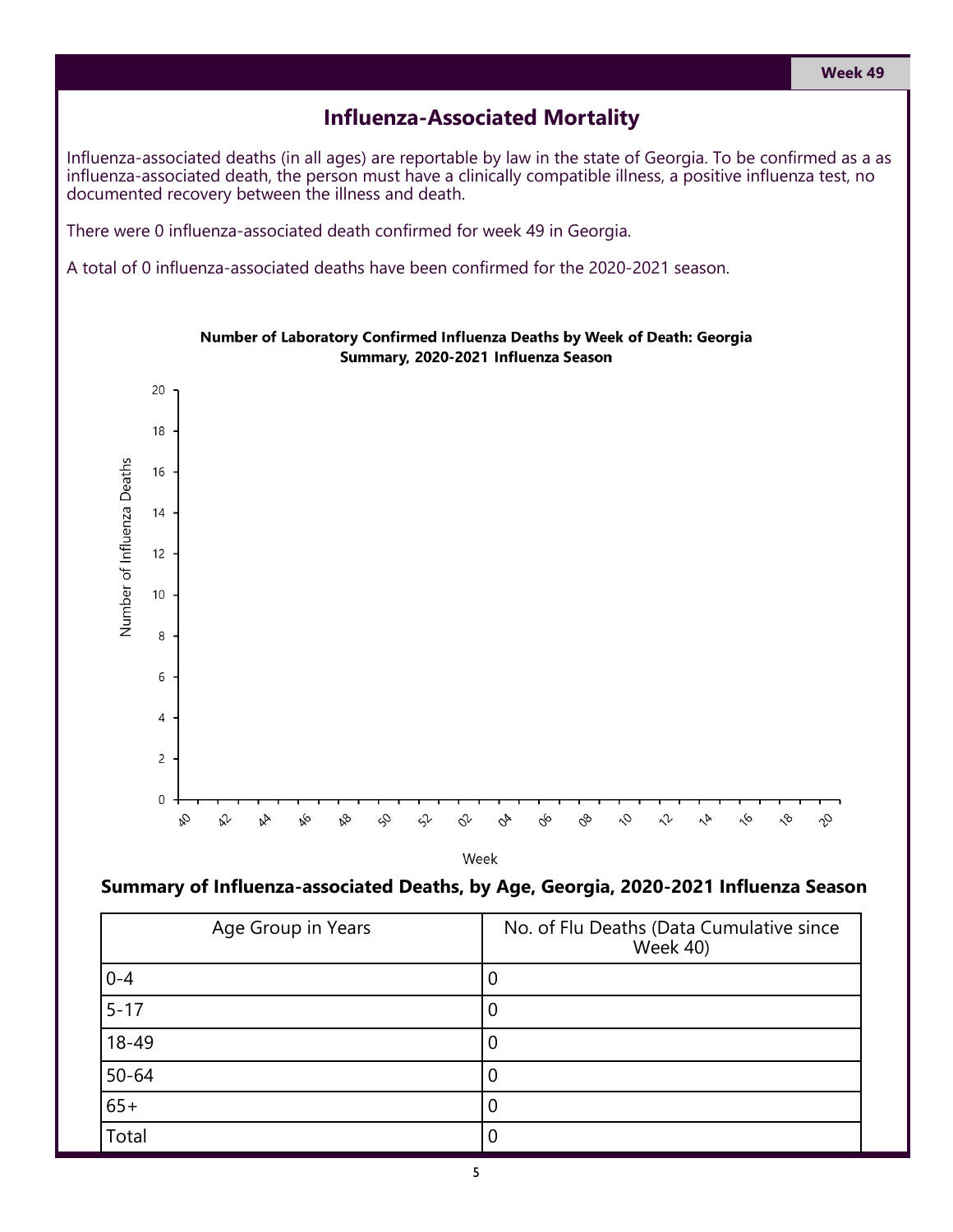#### **Week 49**

#### **Influenza-Associated Hospitalizations**

The Influenza Hospitalization Surveillance Network (FluSurv-Net) reports laboratory confirmed influenza hospitalizations in the eight county metro Atlanta area (Fulton, DeKalb, Clayton, Cobb, Douglas, Gwinnett, Rockdale, and Newton) for the 2020-2021 influenza season.

There 2 laboratory confirmed influenza hospitalizations confirmed for week 49.

A total of 12 laboratory confirmed influenza hospitalizations have been reported for the 2020-2021 season.



#### **Summary of Influenza Hospitalizations, by Age, Georgia, 2020-2021 Influenza Season**

| Age Group in Years | No. of Flu Hospitalization<br>(Cumulative Data since | Hospitalization Rate (per<br>100,000 population) |
|--------------------|------------------------------------------------------|--------------------------------------------------|
| $0 - 4$            | 0                                                    | 0.00                                             |
| $5 - 17$           | 0                                                    | 0.00                                             |
| 18-49              |                                                      | 0.05                                             |
| $50 - 64$          | 6                                                    | 0.80                                             |
| $65+$              | 5                                                    | 1.10                                             |
| Total              | 12                                                   | 0.29                                             |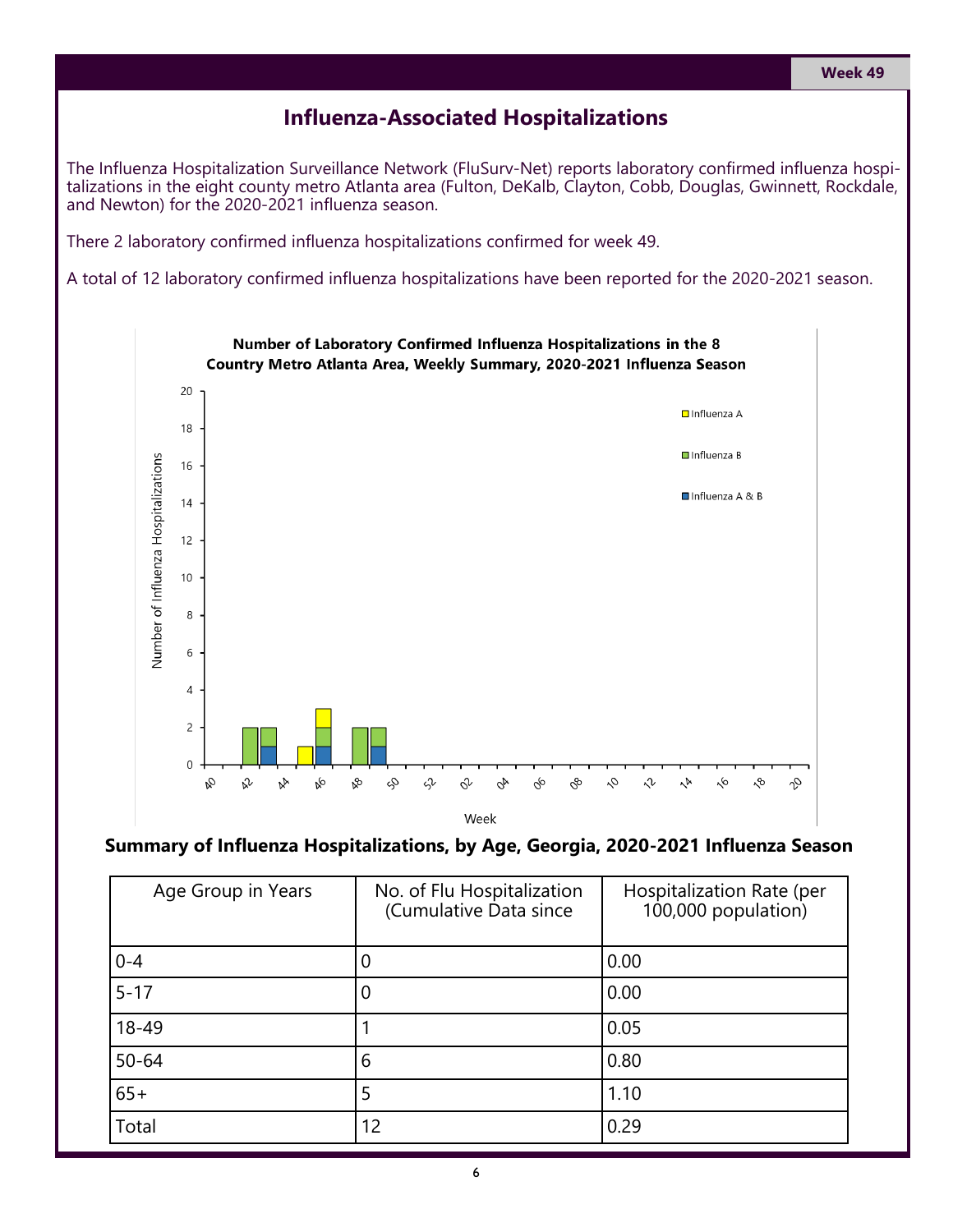## **Influenza Outbreaks**

Influenza outbreaks are reportable by law in the state of Georgia.

0 influenza outbreaks were reported for week 49.

A total of 0 laboratory confirmed influenza outbreaks have been reported in Georgia for the 2020-2021 season.

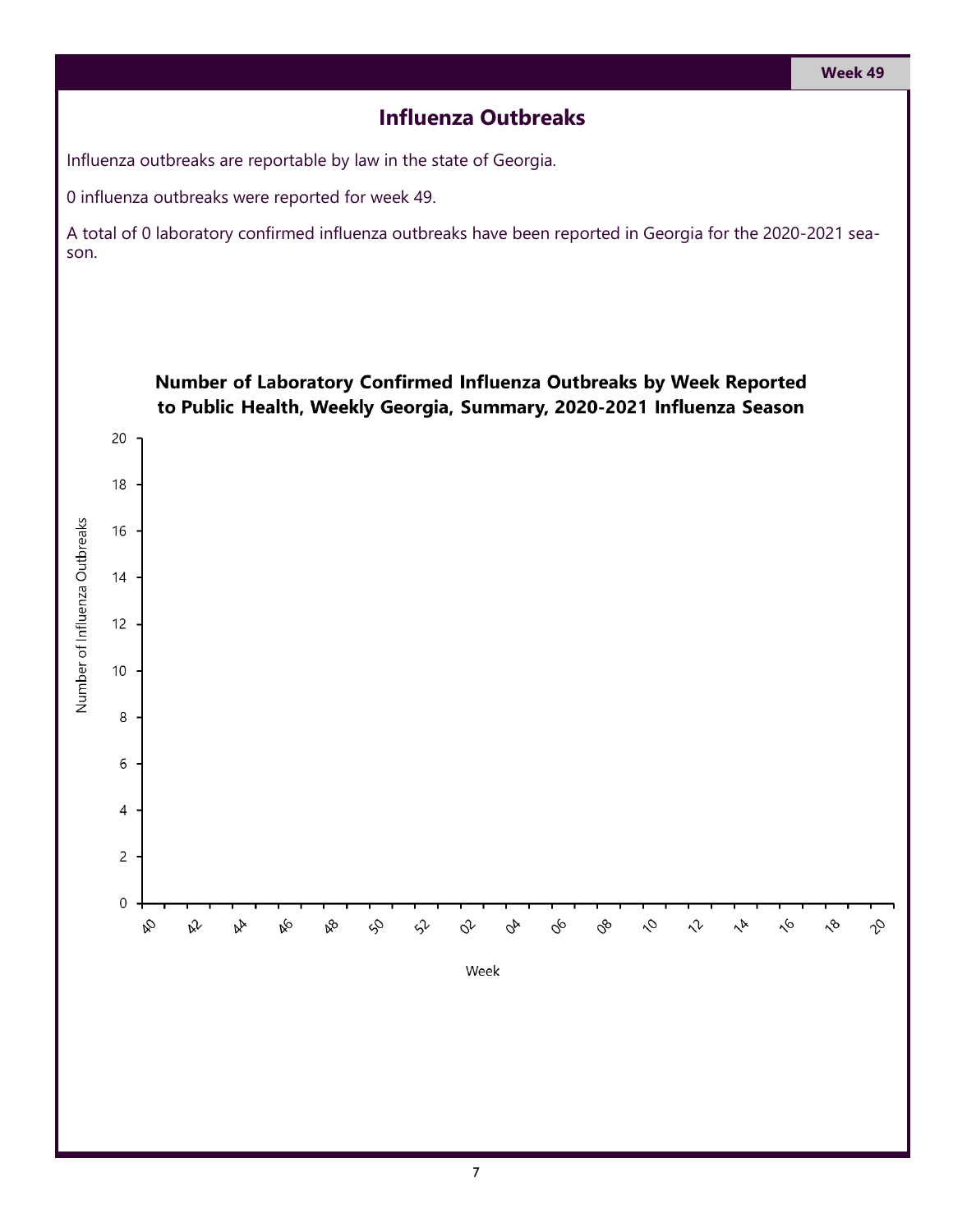#### **Virologic Surveillance**

The National Respiratory and Enteric Virus Surveillance System (NREVSS) and World Health Organization (WHO) collaborating laboratories (a combination of clinical and public health laboratories) report the total number of respiratory specimens tested for influenza and the number of positive for influenza, by virus type. Public Health Laboratories provide data about influenza virus subtypes and lineages (next page).

During week 49, clinical laboratories in Georgia reported testing 409 specimens, of which 1.2% were positive for influenza.



#### **Summary of Influenza Tests from Clinical Laboratories, Georgia, 2020-2021 Influenza Season**

|                           | Week 49 | <b>Cumulative Data Since</b><br>Week 40 |
|---------------------------|---------|-----------------------------------------|
| No. of specimens tested   | 409     | 2,885                                   |
| No. of positive specimens |         | 34                                      |
| Influenza A               |         |                                         |
| Influenza B               |         | 25                                      |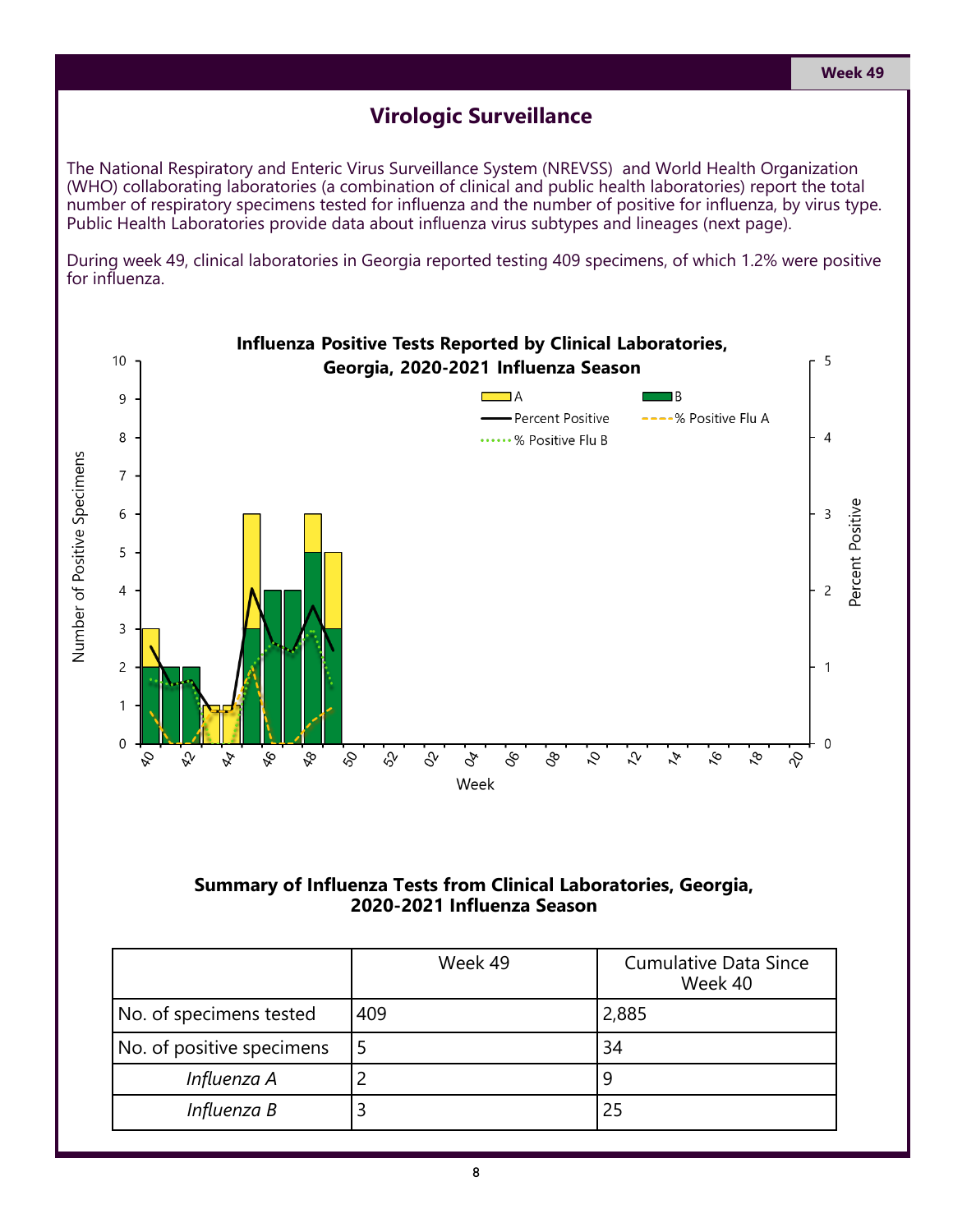

#### **Summary of Influenza Tests from Public Health Laboratories, Georgia, 2020-2021 Influenza Season**

|                               | <b>Cumulative Data Since Week</b> |
|-------------------------------|-----------------------------------|
| No. of specimens tested       | 68                                |
| No. of Positive Specimens     | O                                 |
| Influenza A (subtype not per- | O                                 |
| $A(H1N1)$ pmd09               | O                                 |
| H3                            | O                                 |
| Influenza B (lineage not per- | O                                 |
| Yamagata lineage              | Ω                                 |
| Victoria lineage              | 0                                 |